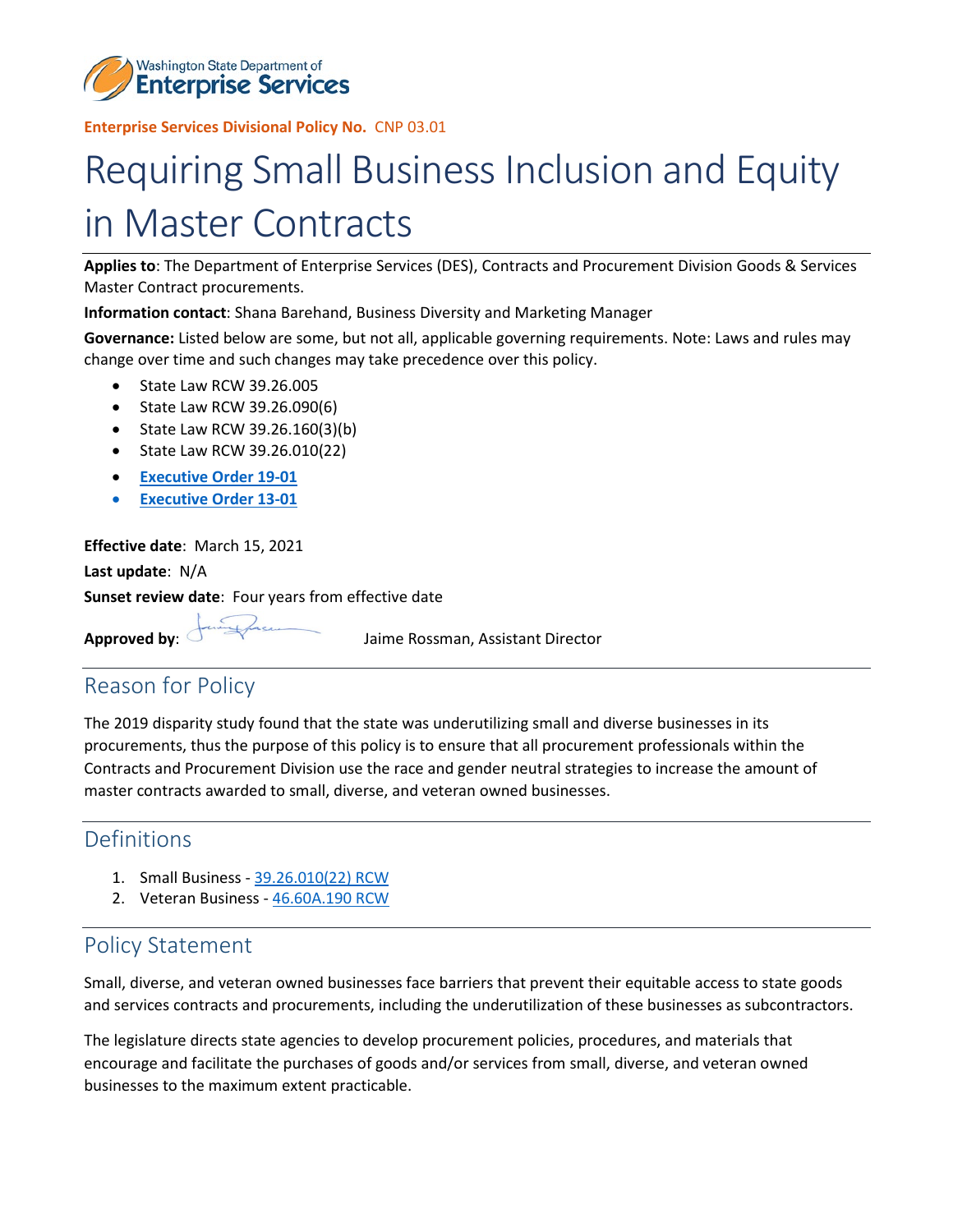The Procurement Inclusion and Equity (PIE) Program leads the agency in the implementation of the policy per the Assistant Director.

### **Policy**

- A. To increase the amount of master contract awards to small, diverse, and veteran owned businesses, procurement professionals must implement a minimum of two (2), but if feasible more, of the strategies defined below in each competitive solicitation.
	- and/or service, and/or by scope to allow more competition by increasing the number of businesses 1) Unbundling - Unbundling separates a contract into segments like area, category, type of good that can compete.
	- 2) Multi-Award A multi-award contract allows more than one business to provide the same or similar services to the same customers in the same geographic areas, increasing availability to customers and increasing the number of businesses that can participate.
	- a number of contract awards specifically for Washington small businesses and/or veteran owned businesses. These reserved awards ensure Washington small businesses and/or veteran owned 3) Small Business/Veteran Business Reserved Awards – In a multiple award contract, the designation of businesses have access to Master Contracts.
	- 4) Hub Zone Awarding evaluation points to Small Business Administration HUB Zone certified businesses creates equity and allows more small businesses in economically depressed area to compete.
	- equity and allow more small and veteran owned businesses to compete. Points must be at least 10% but no more than 20% of the total points. 5) Small and Veteran – Awarding evaluation points to small and veteran owned businesses creates
	- 6) Requiring a Workforce Diversity Inclusion Plan A workforce diversity inclusion plan requires a the business. This inclusion plan should describe if there are any plans to increase its workforce diversity. The workforce diversity inclusion plan is not scored as part of the bid, however the bid will Bidder to describe its current workforce diversity including women, minorities, formerly incarcerated, displaced workers, and veterans, and which workers are in leadership positions within be considered non-responsive without a workforce diversity inclusion plan.
	- 7) Requiring a Supply Chain Diversity Inclusion Plan A supply chain diversity inclusion plan requires a considered non-responsive without a supply chain diversity inclusion plan. Bidder to describe its use of small, diverse, and veteran owned businesses in its supply chain and its strategies to ensure open access and use of these businesses in the future. The bid will be

A supply chain diversity inclusion plan may cover small and/or veteran owned businesses, or may cover only certified women and minority owned businesses.